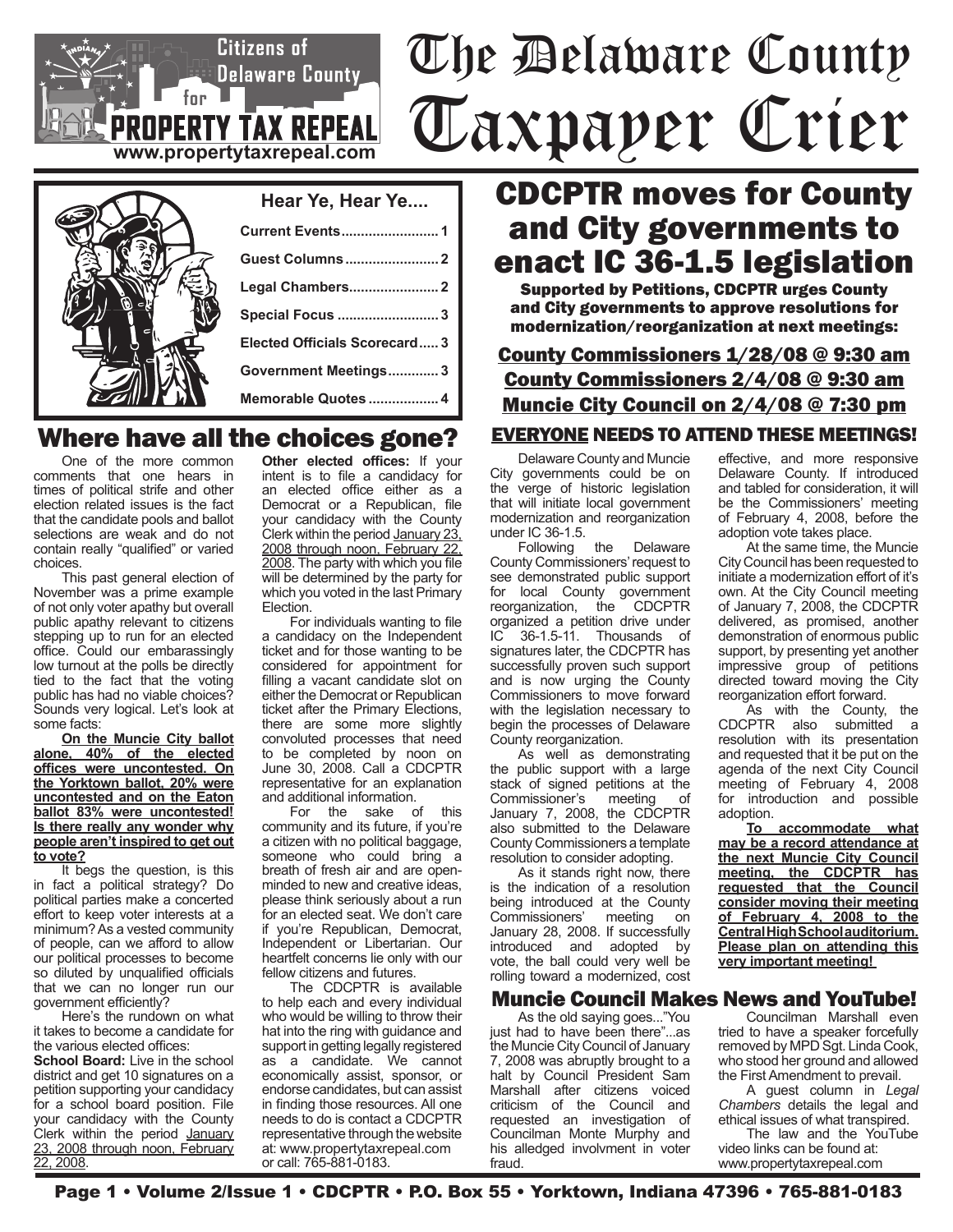# The Delaware County Taxpayer Crier



About 25 Muncie citizens representing 7-8 neighborhoods throughout the city attended the first Breakfast with Gregory held Saturday, January 5, 2008, at Mac's on South Madison Street. The tradition of pre-city council meeting get-togethers was initiated by John Rust, carried on for a limited time by Allison Quirk, and now have been re-initiated by Linda Gregory, newly installed Muncie city councilperson.

Council meeting agenda items were discussed. As well, attendees were encouraged to participate in a question and answer session regarding citizen concerns.

Breakfast with Gregory sessions are held the Saturday BEFORE City Council Meetings (which are scheduled for the first Monday of each month). The next meeting, scheduled for February 2, 2008, will start at 9 a.m., and also will be held at Mac's Restaurant (2323 South Madison Street, Muncie, Indiana). However, plans are being made to move the meetings to another location in the future to host larger numbers of participants.

This is YOUR opportunity to participate in local government at the grass roots level. If you have issues which you wish addressed by government, or if you desire to be brought up to date as to what is going on in local government… this is the place for you. You have a voice…let's hear it.<br>Citizens of Delaware

Citizens County for Property Tax Repeal representatives will be there with government modernization/ reorganization materials as well as other information to help bring positive changes to this city and county. Voter registration forms

attending this Rally will begin staging at Hiatt Printing at 9:30 am and the Pilot Truck Stop at I69 and SR67 at 10:00 am respectfully, on

This presents a prime opportunity to "get in the face" of our Legislators who are determining our future. We encourage all that can go, to consider participating.

#### Statehouse Rally on February 1st

On Friday, February 1, 2008 at 12:00 pm, Noon, there will be a statewide Rally at the Indiana Statehouse in Indianapolis.

The Indiana Property Tax Repeal Alliance, of which the<br>CDCPTR is a member, is CDCPTR is a member. organizing the event.

Car pools of Muncie and Anderson citizens planning on

## **Legal Chambers: Caught on YouTube: assault on free speech**

**- Guest column by: Professor Warren Watson, a veteran journalist, teaches journalism at Ball State University, where he directs J-Ideas, Ball State's First Amendment institute.**

The Bill of Rights, the legacy of our Founding Fathers, ran smack dab into cyberspace the other night in Muncie.

The culprit: the First Amendment. The surprising venue: YouTube, the popular video-sharing site. The result: an ongoing debate about political speech in the Muncie City Council and allegations that local lawmakers trampled on the First Amendment rights of a wellmeaning citizen.

In the world of free speech, local retailer Cary Malchow found that what you say and do can now play out on the worldwide video stage called YouTube.

You see, Malchow attempted to address the council near the end of its Jan. 7 meeting. Calm and resolute, Malchow was following a council protocol that allows residents to speak for up to three minutes.

Malchow made the mistake -- or so it seems -- of asking the council to investigate council member Monte Murphy about allegations of voter fraud. Barely into his remarks, council President Sam Marshall moved to cut him off. When Malchow tried to continue, Marshall asked a police officer to have him removed.

Things then got interesting. The officer refused to oust Malchow. The crowd at the meeting began chanting, "Let him speak. Let him speak." So much for decorum.

"Despicable is what I call it," said Gene Williams, the executive editor of Muncie's Star Press. "Attempting to throttle free speech is against the basic tenets of the country. Free speech isn't always pretty and it's often painful, but it's what separates us from other countries."

YouTube. Muncie resident Dana Reif was shooting footage of the ruckus, and quickly posted to the video site. In 72 hours, his footage had more than 5,000 hits.

 Malchow remains nonplussed about the incident, saying he was only acting on his free speech rights. He told Indianapolis television station WRTV: "The council might have gotten a little scared."

Not much is coming from Muncie officials except for the prerequisite "no comments" and referrals to attorneys. But two First Amendment experts said that Malchow's rights were violated.<br>Shawn Healy. First

Healy, Amendment scholar at the McCormick Tribune Freedom Museum in Chicago, said that Muncie City Council President Marshall "should be reprimanded" for wielding a heavy gavel.

"It seems as if Malchow clearly had his First Amendment rights violated," Healy said. "Political speech is afforded the highest threshold of free speech protection, and the nuances<br>of parliamentary procedure of parliamentary should not be used to stamp out statements by concerned citizens about important local issues. The council president should be reprimanded for his actions."<br>He added. "Malch

"Malchow's voice should be heard by the government and citizens of Muncie."

Gene Policinski, executive director of the First Amendment Center in Nashville, Tenn., agrees with Healy, noting that many local political bodies are -- unfortunately -- attempting to put rules around public debate. He said, "This is not an uncommon circumstance. Councils are trying to deal with decorum everywhere. But you can cross the line pretty fast."

He said the Muncie council was too hasty: "What happened here was a violation of the spirit of the First Amendment if not the letter of the First Amendment -- and done under the guise of political correctness. Governmental bodies have to pass a 'reasonableness' test. And what happened to this citizen was not reasonable."

**The Muncie City Council next meets on Feb. 4. And Williams said the episode isn't over yet: "That's why I worry about the next council meeting. Many, many more people will be on hand and we'll see how their speech is handled."**

"YouTube?" said Williams. "Proves that the game has changed. In years past, you could stick your foot in your mouth and few people would know about it. These days, you put your foot in your mouth, the whole world sees it."

will also be available. - C.A. Bouslog

Friday morning.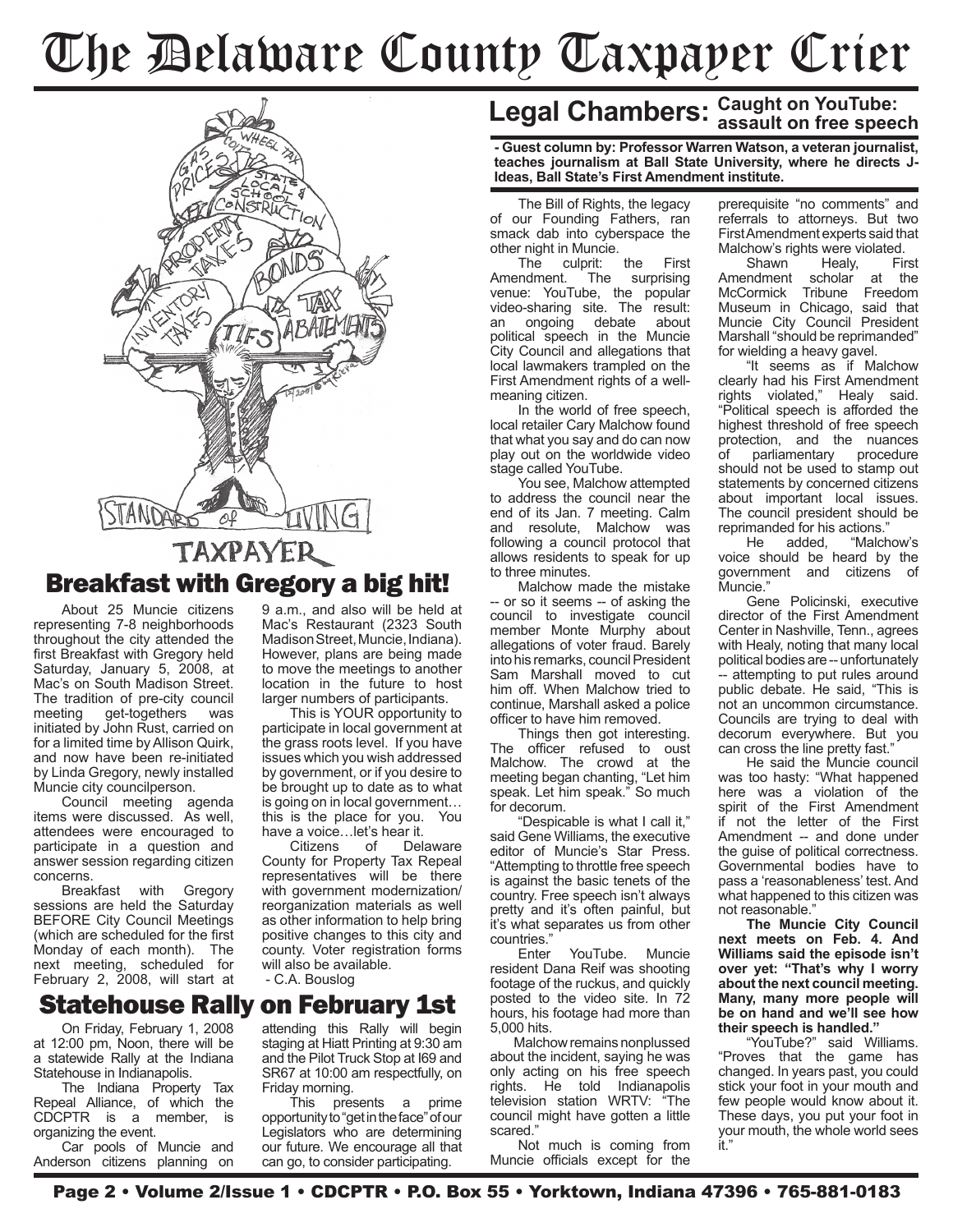# The Delaware County Taxpayer Crier

## **Muncie Community Schools:** The deft art of fleecing

#### **Part 2 of a 3 part series:**

In part one we summarized our flurry of organized resistance on several fiscal battlegrounds relative to the Muncie Community School Corporation. While<br>involved in the processes of ihe processes of discovery and preparation for these efforts, many disturbing facts revealed themselves.

During the DLGF Hearing held on October 18, 2007, the issue of the Common Construction Wage Agreement associated with the MCS \$55 million renovations projects was entered into evidence as a prime example of how our valuable tax dollars are wasted by the Muncie Community Schools.

IC 5-16-7-1, which is the law that provides for the Common Construction Wage Committee and its subsequent agreements is very specific about its appointments to the committee. IC 5-16-7-1 (b) specifically states<br>"the awarding governmental "*the awarding governmental agency, before advertising for the contract, shall set up a committee* 

*of five (5) persons as follows: (1) One (1) person representing labor, to be named by the president of the state federation of labor.*

*(2) One (1) person representing industry, to be named by the awarding agency.*

*(3) A third member to be named by the governor.*

*(4) One (1) taxpayer who pays the tax that will be the funding source for the project and resides in the county where the project is located. The owner of the project shall make the appointment under this subdivision.*

*(5) One (1) taxpayer who pays the tax that will be the funding source for the project and resides in the county where the project is located. The legislative body (as defined in IC 36-1-2-9) for the county where the project is located shall make the appointment under this subdivision*." **The taxpayer** appointments **obviously being a purposeful effort of the law to insure taxpaying public oversight and** 

#### **Elected Officials Scorecard**

The voting and public positions of our elected public officials. TA Non-compliance Penalty TA Non-compliance Penalty Cap.Proj.Referendums Cap.Proj.Referendums Consolidations City/Co. Consolidations **Legend** County Consolidations County Consolidations Reductions Personnel Reductions Consolidations Privatization of Svcs Tax Repeal Property Tax Repeal Dept. Consolidations Privatization of Svcs Consolidations City Consolidations Y = Yes, in favor Annexation Forced Annexation **Tax Abatement** Tax Abatement N = No, not in favor Personnel – = Undecided............ Property City/Co. Forced (yet to demonstrate by vote)|<br>Dept. City Sen. Sue Errington **N N N** Rep. Bill Davis **Y N** Rep. DennisTyler **N N N** Rep. Jack Lutz **N N N** DC Cms. John Brooke **N N N N N Y N Y**  $DC \text{ Cms. Tom Bennington}$   $\left| \begin{array}{c} | \\ | \end{array} \right| \left| N \right| \left| N \right| N \left| N \right| Y \left| N \right| Y$ DC Cms. Larry Bledsoe **N N N N N Y N Y** DC Cnc. Brad Bookout **Y N N N Y Y Y N** DC Cnc. Joe Russell **Y Y Y Y Y N Y N** DC Cnc. Ron Quakenbush **Y N Y Y N N Y N** DC Cnc. Mary Chambers **N N N N N Y N Y** DC Cnc. Mel Botkin **Y Y Y Y – Y N N** DC Cnc. Ted Bowman **N N N N N Y – Y** DC Cnc. Chris Matchett **N N N N N Y N Y** Mayor Sharon McShurley **Y Y Y Y Y Y – Y** MC Cnc. Sam Marshall **N N N N N Y N Y** MC Cnc. Alison Quirk **N N N N N Y N Y** MC Cnc. Mary Jo Barton **N N N N N Y N Y** MC Cnc. Monte Murphy **N N N N N Y N Y** MC Cnc. Jerry Dishman **N N N N N Y N Y**  $M$ C Cnc. Mike King  $M$   $\left| \begin{array}{ccc} | & | & | \end{array} \right|$   $| N | N | N | N | N | Y | N | Y$ MC Cnc. Linda Gregory **Y Y Y Y Y Y N Y** MC Cnc. Brad Polk **N N N N N Y N Y** MC Cnc. Mark Conatser **N N N N N Y N Y**

**input.**

In the case of the CCW associated with the MCS projects, the three local appointments controlled by either the MCS (2) or the County Commissioners (1) were as follows:

*MCS Industry Appointment: William Reiter*

*MCS Director of Operations MCS Taxpayer Appointment: Mark Burkhardt*

*MCS Associate Superintendent Co.Comm.Taxpayer Appointment: Jack E. Neal, Jr.*

*AFL/CIO, Business Agent*

Does this look like a panel of appointments that's going to be the "eyes & ears" of the taxpaying public and fairly represent our fiscal interests? Of special note, Mr. Neal, who is supposed to be representing the taxpayers of the taxing district affected by the \$55 million MCS renovations projects, is not only the Business Agent for the AFL/CIO Union, but doesn't live OR own property in the MCS

taxing district! The ONLY member of the committee who stands to be directly affected by the taxes, is Mr. Burkhardt, the Associate Superintendent of the Owner of the project!

What exactly does all this mean to the taxpayers for Muncie Community Schools? Well, to make a long story short, the net difference in costs to the overall projects has been estimated at over **\$8 million in wasted taxpayer dollars!**

There's a whole lot more to this story, and as we approach the Spring Primary elections where three of the current Muncie Community School Board seats are up for grabs, we will zero in on the many extraordinary efforts the MCS and School Board make to keep public inputs and influence at bay.

In the meantime, consider what positive impact you could bring as a School Board Member! – Chris Hiatt

### **Important Government Meetings Schedule**

Please plan on attending at least some of these meetings! Cut this schedule out and place it where you can't forget!

**Monday, 1/28/08 @ 9:30 am: Del. Co. Commissioners Meeting Commissioners Court, Room 309 County Building, Muncie**

**Monday, 2/4/08 @ 9:30 am: Del. Co. Commissioners Meeting Commissioners Court, Room 309 County Building, Muncie**

**Monday, 2/4/08 @ 7:30 pm: Muncie City Council Meeting** (Public meetings and special meetings may begin earlier) **City Hall Courtroom Muncie City Hall**

Tuesday, 2/12/08 @ 6:30 pm: Muncie School Board Meeting MCS Administration Building 2501 N. Oakwood Avenue, Muncie, IN

Monday, 2/19/08 @ 6:30 pm: Del. Co. Commissioners Meeting Eaton Town Hall Eaton, Indiana

Tuesday, 2/26/08 @ 9:00 am: Delaware County Council Meeting Commissioners Court, Room 309 County Building, Muncie

Tuesday, 2/26/08 @ 6:30 pm: Muncie School Board Meeting MCS Administration Building 2501 N. Oakwood Avenue, Muncie, IN

Monday,3/3/08 @ 9:30 am: Del. Co. Commissioners Meeting Commissioners Court, Room 309 County Building, Muncie

**Monday, 3/3/08 @ 7:30 pm: Muncie City Council Meeting** ecial meetings may begin earlier) **City Hall Courtroom Muncie City Hall**

Tuesday, 3/11/08 @ 6:30 pm: Muncie School Board Meeting MCS Administration Building 2501 N. Oakwood Avenue, Muncie, IN

**Monday,3/17/08 @ 9:30 am: Del. Co. Commissioners Meeting Delaware Co.Senior Citizens Ctr. 2517 W. 8th St., Muncie**

Tuesday, 3/25/08 @ 9:00 am: Delaware County Council Meeting Commissioners Court, Room 309 County Building, Muncie

Tuesday, 3/25/08 @ 6:30 pm: Muncie School Board Meeting MCS Administration Building 2501 N. Oakwood Avenue, Muncie, IN

**Monday,4/7/08 @ 9:30 am: Del. Co. Commissioners Meeting Commissioners Court, Room 309 County Building, Muncie**

**Monday, 4/7/08 @ 7:30 pm: Muncie City Council Meeting**<br>(Public meetings and special meetings may begin earlier) ecial meetings may begin **City Hall Courtroom Muncie City Hall**

Tuesday, 4/8/08 @ 6:30 pm: Muncie School Board Meeting MCS Administration Building 2501 N. Oakwood Avenue, Muncie, IN

Page 3 • Volume 2/Issue 1 • CDCPTR • P.O. Box 55 • Yorktown, Indiana 47396 • 765-881-0183